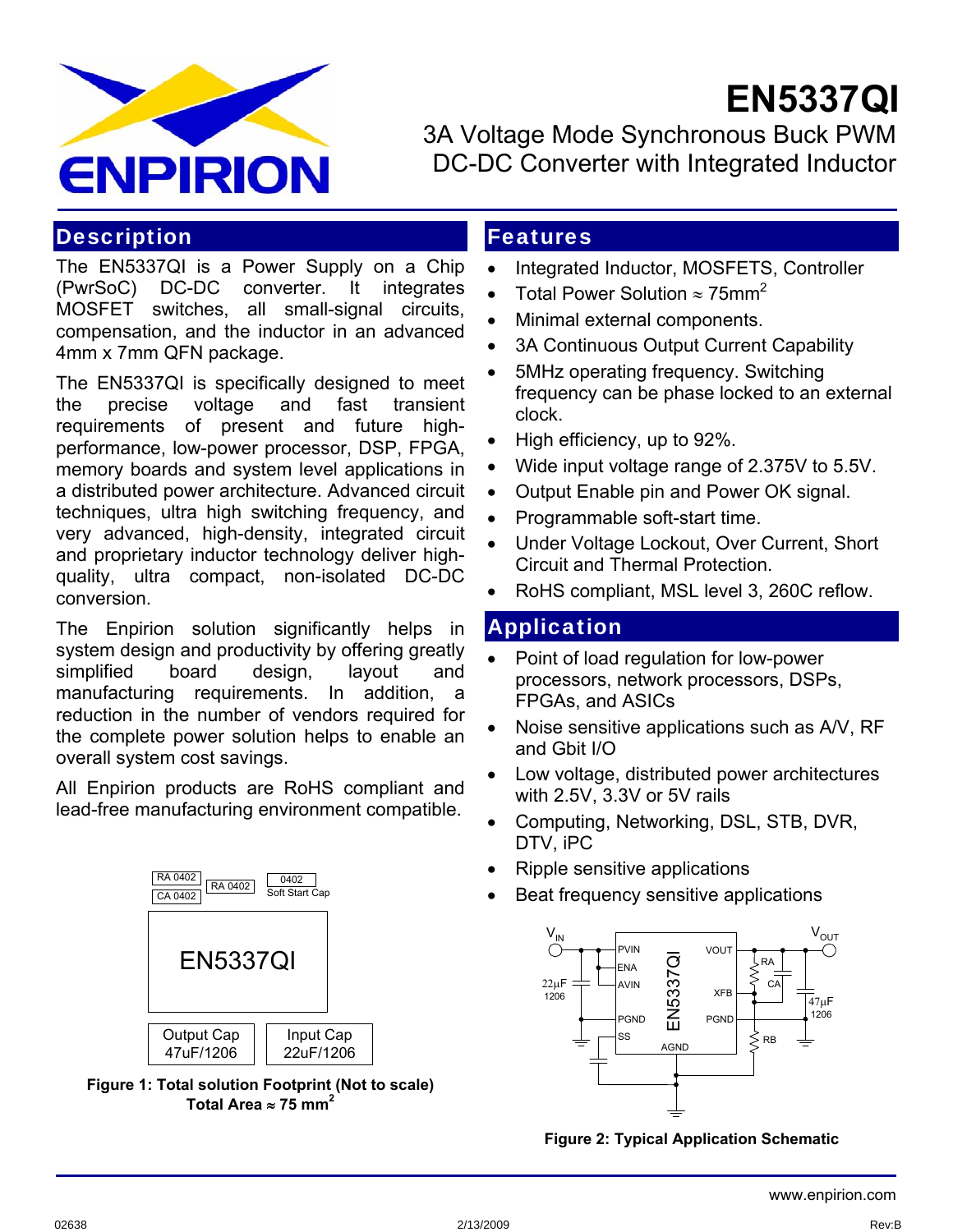## Ordering Information

|  | <b>Pin Assignments (Top View)</b> |
|--|-----------------------------------|

| Temp Rating        |                             |                |  |  |  |
|--------------------|-----------------------------|----------------|--|--|--|
| <b>Part Number</b> | $(^{\circ}C)$               | Package        |  |  |  |
| <b>EN5337QI-T</b>  | -40 to +85                  | 38-pin QFN T&R |  |  |  |
| <b>EN5337QI-E</b>  | <b>QFN Evaluation Board</b> |                |  |  |  |



### **Figure 3: Pin Out Diagram (Top View)**

NOTE: All perimeter pins must be soldered to PCB.

### Pin Description

| <b>PIN</b>          | <b>NAME</b>   | <b>FUNCTION</b>                                                                                                                                                                                                                                                                  |
|---------------------|---------------|----------------------------------------------------------------------------------------------------------------------------------------------------------------------------------------------------------------------------------------------------------------------------------|
| $1-2, 12,$<br>34-38 | NC(SW)        | NO CONNECT – These pins are internally connected to the common switching node of the<br>internal MOSFETs. They are not to be electrically connected to any external signal, ground,<br>or voltage. Failure to follow this guideline may result in damage to the device.          |
| $3-4,$<br>$22 - 25$ | <b>NC</b>     | NO CONNECT – These pins may be internally connected. Do not connect them to each<br>other or to any other electrical signal. Failure to follow this guideline may result in device<br>damage.                                                                                    |
| $5 - 11$            | <b>VOUT</b>   | Regulated converter output. Connect these pins to the load and place output capacitor<br>from these pins and PGND pins 13-15                                                                                                                                                     |
| $13 - 18$           | <b>PGND</b>   | Input/Output power ground. Connect these pins to the ground electrode of the Input and<br>output filter capacitors. See VOUT and PVIN pin descriptions for more details.                                                                                                         |
| 19-21               | <b>PVIN</b>   | Input power supply. Connect to input power supply. Decouple with input capacitor to<br>PGND pins 16-18.                                                                                                                                                                          |
| 26                  | <b>SYNC</b>   | External Clock Input to synchronize internal switching clock to an external signal                                                                                                                                                                                               |
| 27                  | <b>ENABLE</b> | Input Enable. Applying a logic high enables the output and initiates a soft-start. Applying a<br>logic low disables the output.                                                                                                                                                  |
| 28                  | <b>POK</b>    | Power OK is an open drain transistor for power system state indication. POK is a logic high<br>when VOUT is with -10% to +20% of VOUT nominal.                                                                                                                                   |
| 29                  | <b>EAOUT</b>  | Optional Error Amplifier output. Allows for customization of the control loop response.                                                                                                                                                                                          |
| 30                  | SS            | Soft-Start node. The soft-start capacitor is connected between this pin and AGND. The<br>value of this capacitor determines the startup time.                                                                                                                                    |
| 31                  | XFB           | External Feedback Input. The feedback loop is closed through this pin. A voltage divider at<br>VOUT is used to set the output voltage. The mid point of the divider is connected to XFB. A<br>phase lead capacitor from this pin to VOUT is also required to stabilize the loop. |
| 32                  | <b>AGND</b>   | Analog Ground. This is the Ground return for the controller. Needs to be connected to a<br>quiet ground.                                                                                                                                                                         |
| 33                  | <b>AVIN</b>   | Input power supply for the controller. Needs to be connected to input voltage at a quiet<br>point.                                                                                                                                                                               |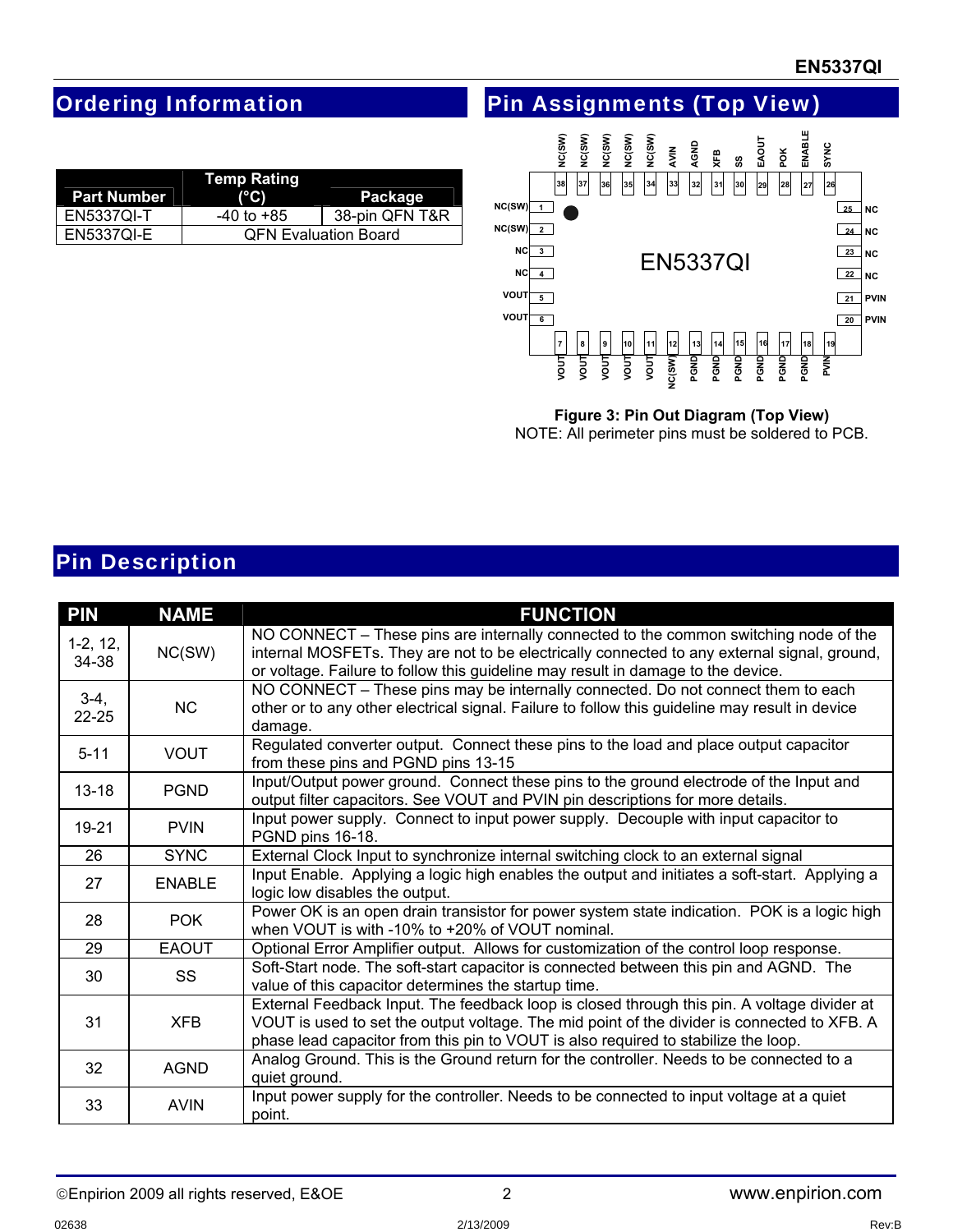### Absolute Maximum Ratings

CAUTION: Absolute Maximum ratings are stress ratings only. Functional operation beyond the recommended operating conditions is not implied. Stress beyond the absolute maximum ratings may impair device life. Exposure to absolute maximum rated conditions for extended periods may affect device reliability.

| <b>PARAMETER</b>                           | <b>SYMBOL</b>               | MIN    | <b>MAX</b>      | <b>UNITS</b> |
|--------------------------------------------|-----------------------------|--------|-----------------|--------------|
| Input Supply Voltage                       | $V_{IN}$                    | $-0.5$ | 6.0             |              |
| Pin Voltages - Enable, POK                 |                             | $-0.5$ | $V_{\text{IN}}$ |              |
| Pin Voltages - XFB, EAOUT, SYNC, SS        |                             | $-0.5$ | 2.5             |              |
| Storage Temperature Range                  | $\mathsf{T}_{\text{STG}}$   | -65    | 150             | °C           |
| Maximum Operating Junction Temperature     | $\Gamma_{\text{J-ABS Max}}$ |        | 150             | $^{\circ}C$  |
| Reflow Temp, 10 Sec, MSL3 JEDEC J-STD-020A |                             |        | 260             | $^{\circ}C$  |
| ESD Rating - User pins (based on HBM)      |                             |        | 2000            |              |
| ESD Rating - NC pins (based on HBM)        |                             |        | 1000            |              |
| ESD Rating (based on CDM)                  |                             |        | 500             |              |

## Recommended Operating Conditions

| <b>PARAMETER</b>                           | SYMBOL MIN      |       |     | MAX UNITS |
|--------------------------------------------|-----------------|-------|-----|-----------|
| Input Supply Voltage                       | V <sub>IN</sub> | 2.375 | 5.5 |           |
| <b>Operating Junction Temperature</b>      | l ⊥op           | - 40  | 125 | °С        |
| <b>Operating Ambient Temperature</b>       | AMB             | - 40  | 85  | °С        |
| Reflow Temp, 10 Sec, MSL3 JEDEC J-STD-020A |                 |       | 260 | °С        |

## Thermal Characteristics

| <b>PARAMETER</b>                                 | <b>SYMBOL</b> | <b>MIN</b> |     | TYP MAX UNITS |               |
|--------------------------------------------------|---------------|------------|-----|---------------|---------------|
| <b>Thermal Shutdown</b>                          | l so          |            | 150 |               | $\circ$       |
| Thermal Shutdown Hysteresis                      | l sph         |            | 20  |               | $\circ$       |
| Thermal Resistance: Junction to Ambient (Note 1) | $\theta_{JA}$ |            | 30  |               | $\degree$ C/W |
| Thermal Resistance: Junction to Case             | θJC           |            |     |               | $\degree$ C/W |

**Note 1**: Based on a four layer copper board and proper thermal design in line with JEDEC EIJ/JESD51 standards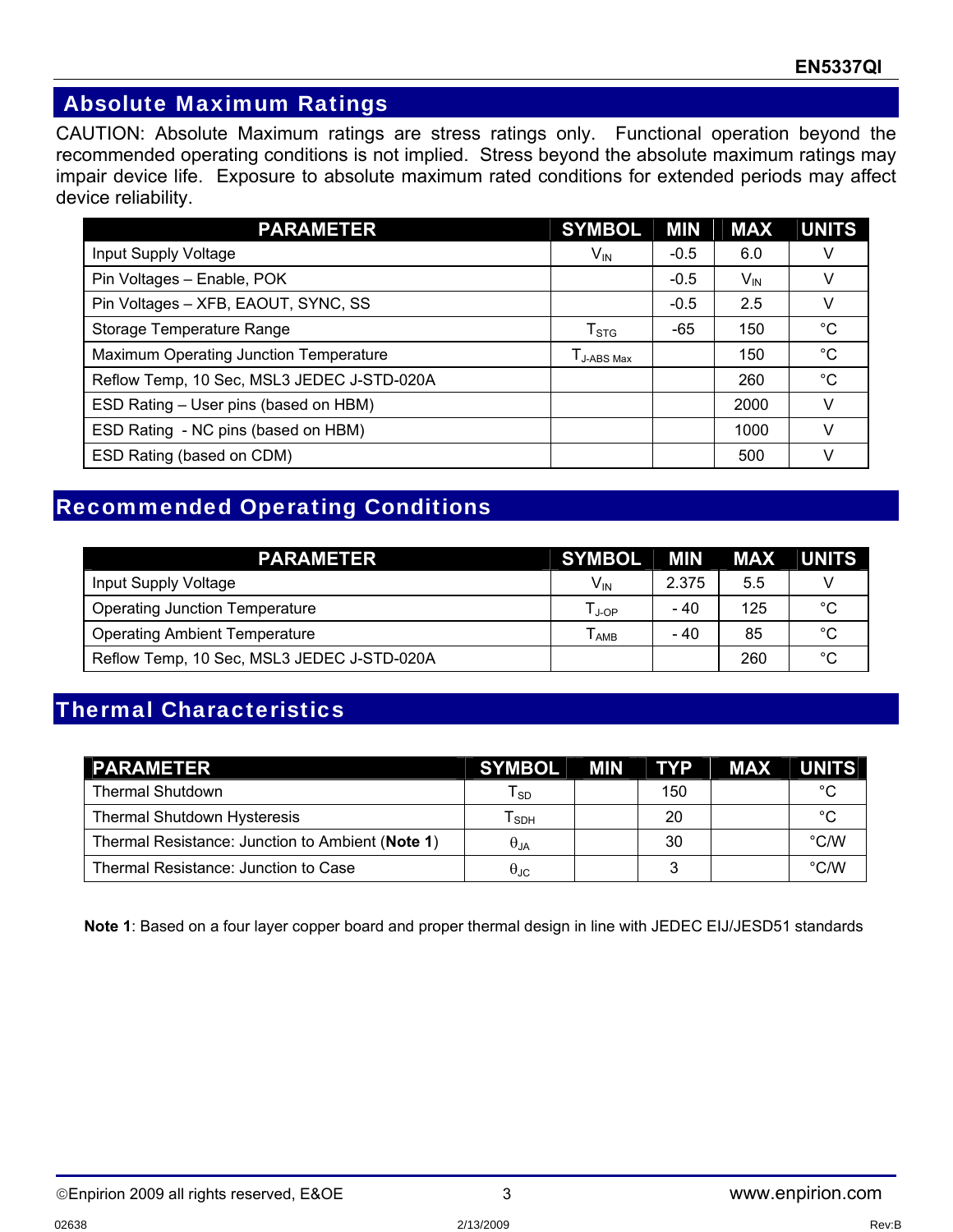# Electrical Characteristics

NOTE:  $V_{IN}$ =5.5V over operating temperature range unless otherwise noted. Typical values are at TA = 25°C.

| <b>PARAMETER</b>                                    | <b>SYMBOL</b>                        | <b>TEST CONDITIONS</b>                                                                                                    | <b>MIN</b> | <b>TYP</b> | <b>NAX</b> | <b>UNITS</b>    |
|-----------------------------------------------------|--------------------------------------|---------------------------------------------------------------------------------------------------------------------------|------------|------------|------------|-----------------|
| <b>Operating Input Voltage</b>                      | $V_{\text{IN}}$                      |                                                                                                                           | 2.375      |            | 5.5        | V               |
| Under Voltage Lock-out -<br>V <sub>IN</sub> Rising  | V <sub>UVLOR</sub>                   | Voltage above which UVLO is not<br>asserted                                                                               |            | 2.2        |            | $\vee$          |
| Under Voltage Lock-out -<br>V <sub>IN</sub> Falling | V <sub>uvlof</sub>                   | Voltage below which UVLO is<br>asserted                                                                                   |            | 2.1        |            | $\vee$          |
| Shut-Down Supply Current                            | $I_{\rm S}$                          | ENABLE=0V                                                                                                                 |            | 100        |            | μA              |
| Feedback Pin Voltage                                | <b>V</b> <sub>XFB</sub>              | Feedback node voltage - factory<br>setting $-T_A = 25^{\circ}C$                                                           | 0.735      | 0.75       | 0.765      | V               |
| Feedback pin Input<br>Leakage Current (Note 1)      | $I_{XFB}$                            | XFB pin input leakage current                                                                                             | $-5$       |            | 5          | nA              |
| Line Regulation                                     | $\Delta V_{\text{OUT\_LINE}}$        | 2.375V ≤ $V_{IN}$ ≤ 5.5V                                                                                                  |            | 0.02       |            | %N              |
| Load Regulation                                     | $\Delta V_{\text{OUT}\_\text{LOAD}}$ | $0A \leq I_{\text{LOAD}} \leq 3A$                                                                                         |            | $-0.03$    |            | $%$ /A          |
| <b>Temperature Regulation</b>                       | $\Delta V_{\text{OUT}}$ TEMP         | -40°C ≤ TEMP ≤ 85°C                                                                                                       |            | 0.003      |            | $\%$ /°C        |
| V <sub>OUT</sub> Rise Time (Note 1)                 | t <sub>RISE</sub>                    | Measured from when $V_{IN}$ > $V_{UVLOR}$<br>and ENABLE pin voltage crosses its<br>logic high threshold. $C_{SS}$ = 15 nF | 0.75       | 1          | 1.25       | mS              |
| Output Drop Out<br>Voltage<br>Resistance (Note 1)   | $V_{DO}$<br>$R_{DO}$                 | VINMIN - VOUT at Full load<br>Input to Output Resistance                                                                  |            | 250<br>83  | 500<br>167 | mV<br>$m\Omega$ |
| <b>Maximum Continuous</b><br><b>Output Current</b>  | OUT_Max_Cont                         |                                                                                                                           | 3          |            |            | A               |
| Over Current Trip Level                             | $I_{OCP}$                            |                                                                                                                           |            | 4.5        |            | A               |
| Disable Threshold                                   | <b>V</b> DISABLE                     | ENABLE pin logic low.                                                                                                     | 0.0        |            | 0.8        | $\vee$          |
| <b>ENABLE Threshold</b>                             | $V_{ENABLE}$                         | ENABLE pin logic high<br>2.375V ≤ $V_{IN}$ ≤ 5.5V                                                                         | 1.8        |            | $V_{IN}$   | V               |
| <b>ENABLE De-glitch Time</b>                        | t <sub>DE-GLITCH</sub>               |                                                                                                                           |            | 410        |            | $\mu$ S         |
| <b>ENABLE pin Input Current</b><br>(Note 1)         | ENABLE                               | ENABLE pin has $\sim$ 80k $\Omega$ pull down                                                                              |            |            | 70         | μA              |
| <b>Switching Frequency (Free</b><br>Running)        | $\mathsf{F}_{\mathsf{SW}}$           | Free Running frequency of<br>oscillator                                                                                   |            | 5          |            | <b>MHz</b>      |
| <b>External SYNC Clock</b><br>Frequency Lock Range  | F <sub>PLL</sub> <sub>LOCK</sub>     | Range of SYNC clock frequency                                                                                             | 4.5        |            | 5.5        | <b>MHz</b>      |
| SYNC Input Threshold -<br>Low                       | $V_{\text{SYNC\_LO}}$                | <b>SYNC Clock Logic Level</b>                                                                                             |            |            | 0.8        | V               |
| SYNC Input Threshold -<br>High                      | $V_{\mathsf{SYNC\_HI}}$              | <b>SYNC Clock Logic Level</b>                                                                                             | 1.8        |            | 2.5        | V               |
| POK Lower Threshold                                 | POK <sub>LT</sub>                    | Output voltage as a fraction of<br>expected output voltage                                                                |            | 90         |            | %               |
| POK Output low Voltage                              | <b>V</b> POKL                        | With 4mA current sink into POK                                                                                            |            |            | 0.4        | $\vee$          |
| POK Output Hi Voltage                               | <b>V</b> <sub>POKH</sub>             | 2.375V ≤ $V_{IN}$ ≤ 5.5V                                                                                                  |            |            | $V_{IN}$   | $\vee$          |
| POK pin V <sub>OH</sub> leakage<br>current (Note 1) | <b>I</b> POKL                        | POK high                                                                                                                  |            |            | 1          | μA              |

**Note 1**: Parameter guaranteed by design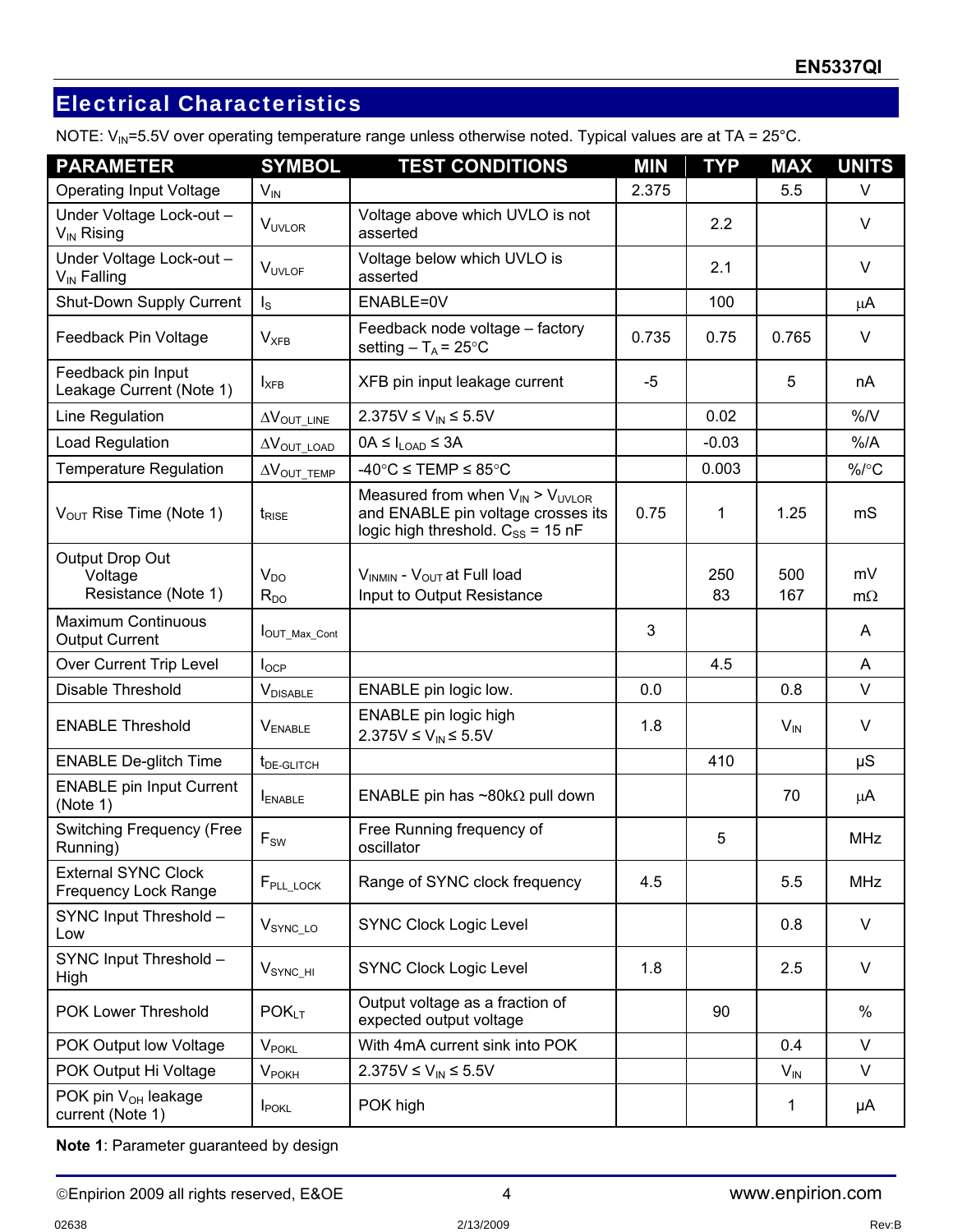## Typical Performance Characteristics



Efficiency  $V_{IN}$  = 3.3V,  $V_{OUT}$  (From top to bottom) = 2.5, **1.8, 1.2, 1.0, 0.75V** 









Efficiency  $V_{IN}$  = 5.0V,  $V_{OUT}$  (From top to bottom) = 3.3, **2.5, 1.8, 1.2, 1.0, 0.75V** 



 $\sqrt{15.00\%}$ **Output Ripple:**  $V_{IN}$  **= 3.3V,**  $V_{OUT}$  **= 1.2V, lout = 3A**  $C_{IN}$  = 22μF,  $C_{OUT}$  = 47μF/1206 + 10uF/0805

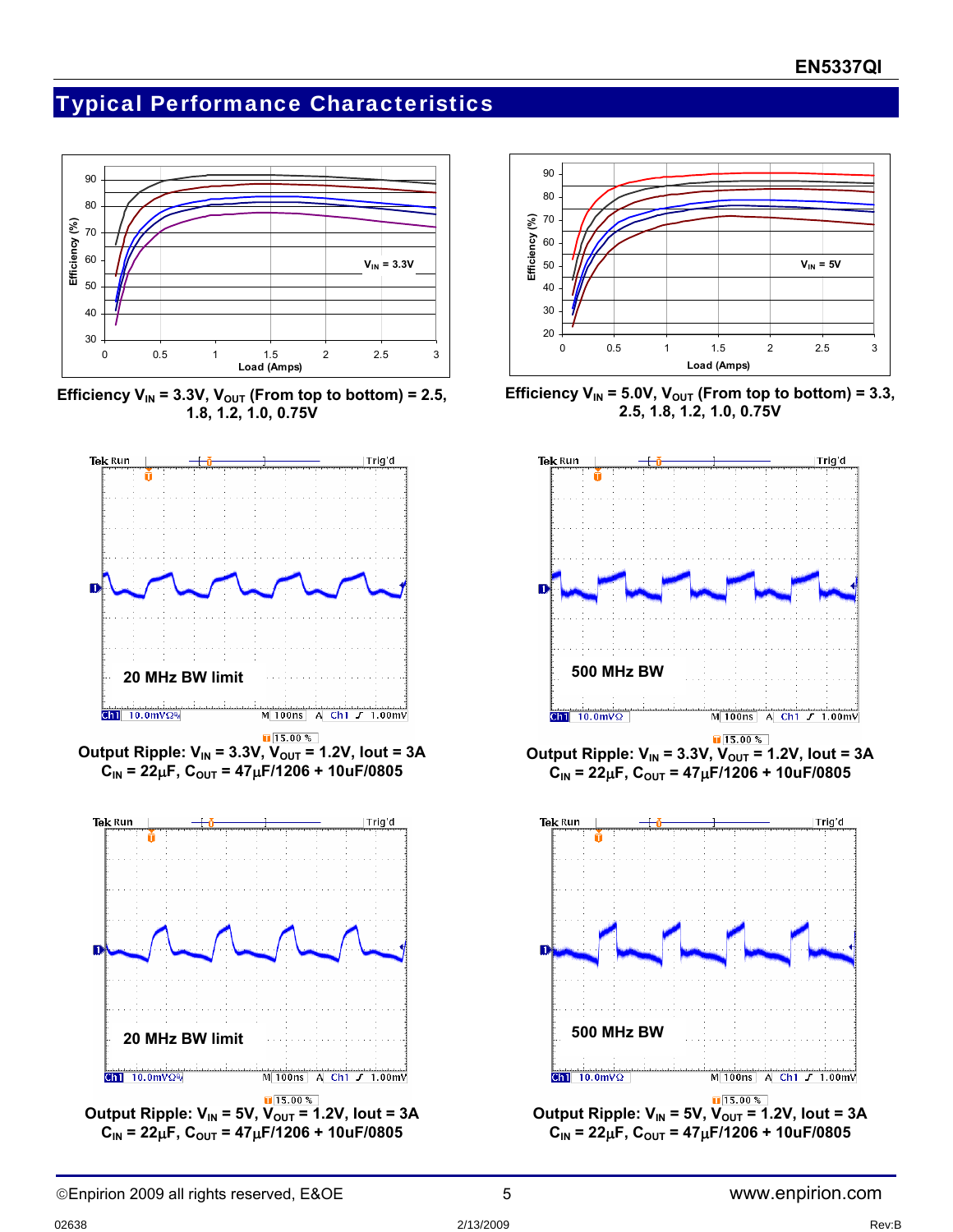

**Drop-Out Voltage**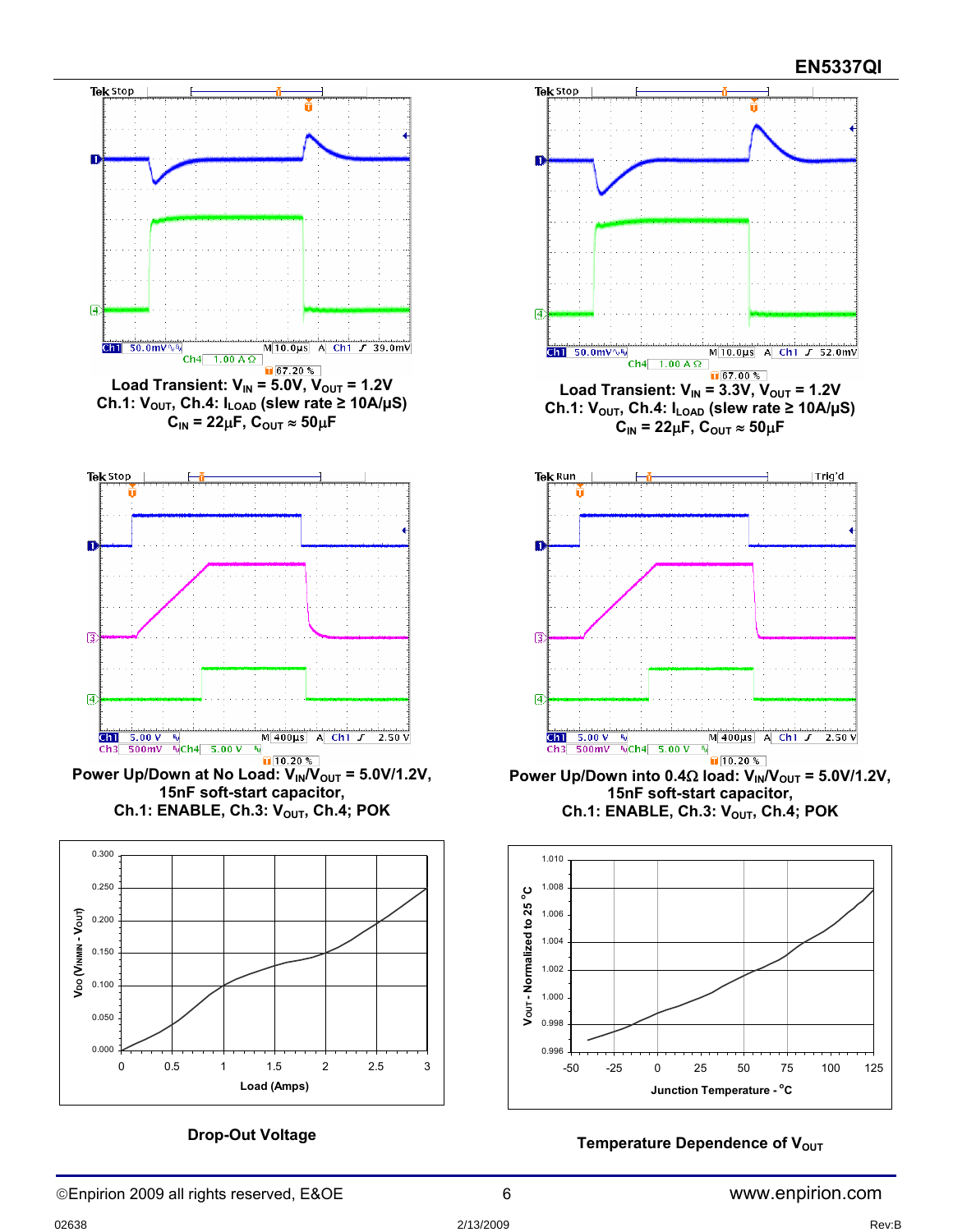## Functional Block Diagram



**Figure 4: Functional Block Diagram** 

# Functional Description

#### **Synchronous Buck Converter**

The EN5337QI is a synchronous, programmable power supply with integrated power MOSFET switches and integrated inductor. The nominal input voltage range is 2.375V to 5.5V. The output voltage is programmed using an external resistor divider network. The control loop is voltage-mode with a type III compensation network. Much of the compensation circuitry is internal to the device. However, a phase lead capacitor is required along with the output voltage feedback resistor divider to complete the type III compensation network. The device uses a low-noise PWM topology. Up to 3A of continuous output current can be drawn from this converter. The 5MHz switching frequency allows the use of small size input / output capacitors, and realize a wide loop bandwidth within a small foot print.

#### **Protection Features:**

The power supply has the following protection features:

- Over-current protection (to protect the IC from excessive load current)
- Thermal shutdown with hysteresis.
- Under-voltage lockout circuit to disable the converter output when the input voltage is less than approximately 2.2V

#### **Additional Features:**

- The switching frequency can be phaselocked to an external clock to eliminate or move beat frequency tones out of band.
- Soft-start circuit, limiting the in-rush current when the converter is initially powered up. The soft start time is programmable with appropriate choice of soft start capacitor value.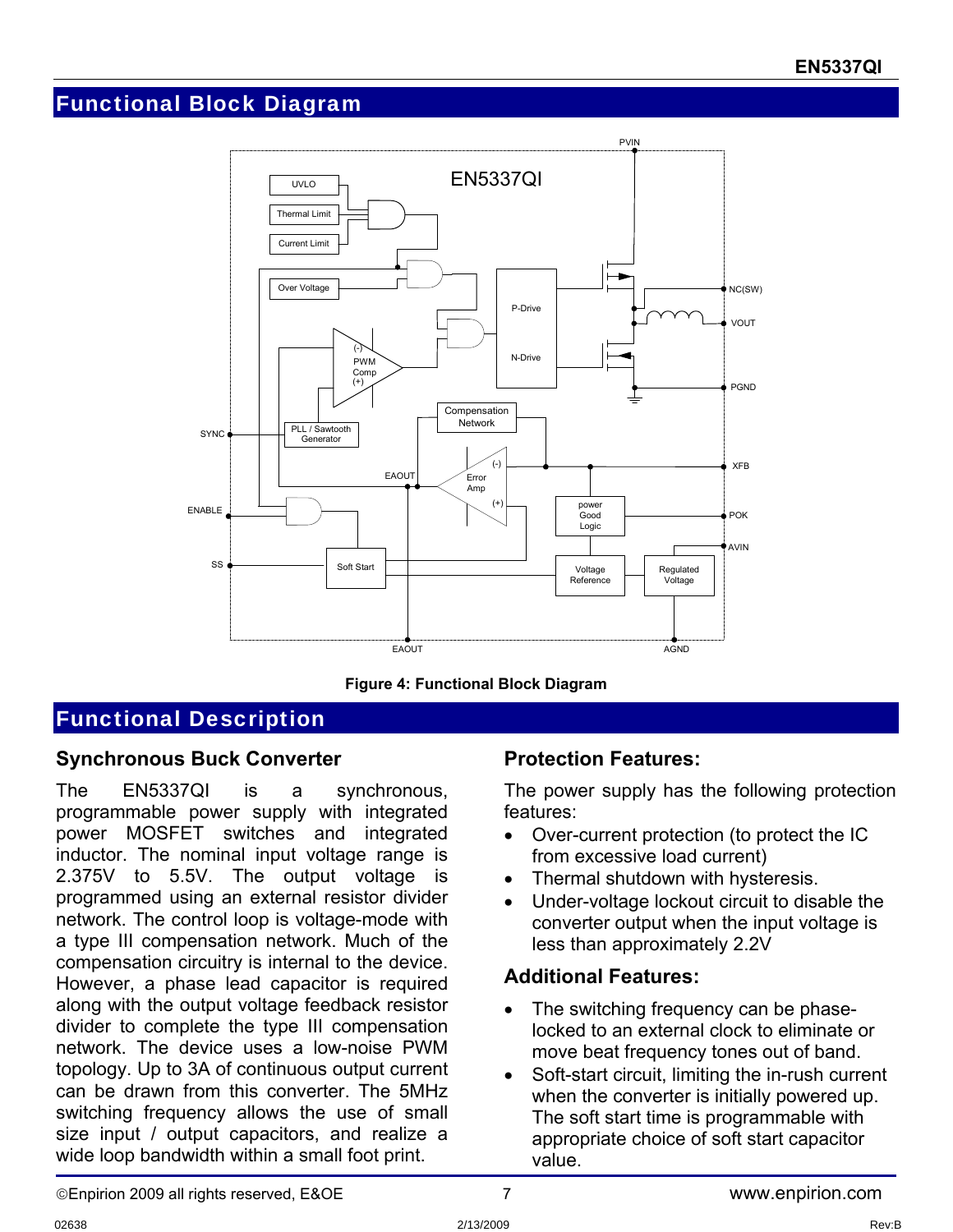• Power good circuit indicating the output voltage is between 90% and 120% of programmed value as long as the feedback loop is closed.

### **Enable Operation**

The ENABLE pin provides a means to enable normal operation or to shut down the device. A logic high will enable the converter into normal operation. When the ENABLE pin is asserted (high) the device will undergo a normal soft start. A logic low will disable the converter. A logic low will power down the device in a controlled manner and the device is subsequently shut down. The ENABLE signal has to be low for at least the ENABLE De-glitch Time (see Electrical Characteristics Table) in order for the device to respond to a falling edge on this pin.

### **Frequency Synchronization**

The switching frequency of the DC/DC converter can be phase-locked to an external clock source to move unwanted beat frequencies out of band. To avail this feature, the clock source should be connected to the SYNC pin. An activity detector recognizes the presence of an external clock signal and automatically phase-locks the internal oscillator to this external clock. Phase-lock will occur as long as the input clock frequency is in the range of 4.5 to 5.5 MHz. When no clock signal is present, the device reverts to the free running frequency of the internal oscillator.

## **Spread Spectrum Mode**

The external clock frequency may be swept between 4.5 MHz and 5.5 MHz at repetition rates of up to 10 kHz in order to reduce EMI frequency components.

## **Soft-Start Operation**

Soft start is a means to reduce the in-rush current when the device is enabled. The output voltage is ramped up gradually upon start-up. The output rise time is controlled by the choice of soft-start capacitor, which is placed between the SS pin (pin 30) and the AGND pin (pin 32).

During start-up of the converter, the reference voltage to the error amplifier is linearly increased to its final level by an internal current source of approximately 10uA. Typical softstart rise time is ~1mS with SS capacitor value of 15nF. The rise time is measured from when  $V_{IN}$  >  $V_{UNI}$  or and ENABLE pin voltage crosses its logic high threshold to when  $V_{\text{OUT}}$  reaches its programmed value.

### **POK Operation**

The POK signal is an open drain signal (requires a pull up resistor to  $V_{IN}$  or similar voltage) from the converter indicating the output voltage is within the specified range. The POK signal will be logic high  $(V_{\text{IN}})$  when the output voltage is above 90% of programmed  $V_{\text{OUT}}$ . If the output voltage goes below this threshold, the POK signal will be a logic low.

### **Over-Current Protection**

The current limit function is achieved by sensing the current flowing through the Power PFET. When the sensed current exceeds the over current trip point, both power FETs are turned off for the remainder of the switching cycle. If the over-current condition is removed, the over-current protection circuit will enable normal PWM operation. If the over-current condition persists, the soft start capacitor will gradually discharge causing the output voltage to fall. When the OCP fault is removed, the output voltage will ramp back up to the desired voltage. This circuit is designed to provide high noise immunity.

#### **Thermal Overload Protection**

Thermal shutdown circuit will disable device operation when the Junction temperature exceeds approximately 150ºC. After a thermal shutdown event, when the junction temperature drops by approx 20ºC, the converter will re-start with a normal soft-start.

#### **Input Under-Voltage Lock-Out**

Internal circuits ensure that the converter will not start switching until the input voltage is above the specified minimum voltage. Hysteresis, input de-glitch and output leading

Rise Time:  $T_R \approx (C_{ss}^* 67k\Omega) \pm 25\%$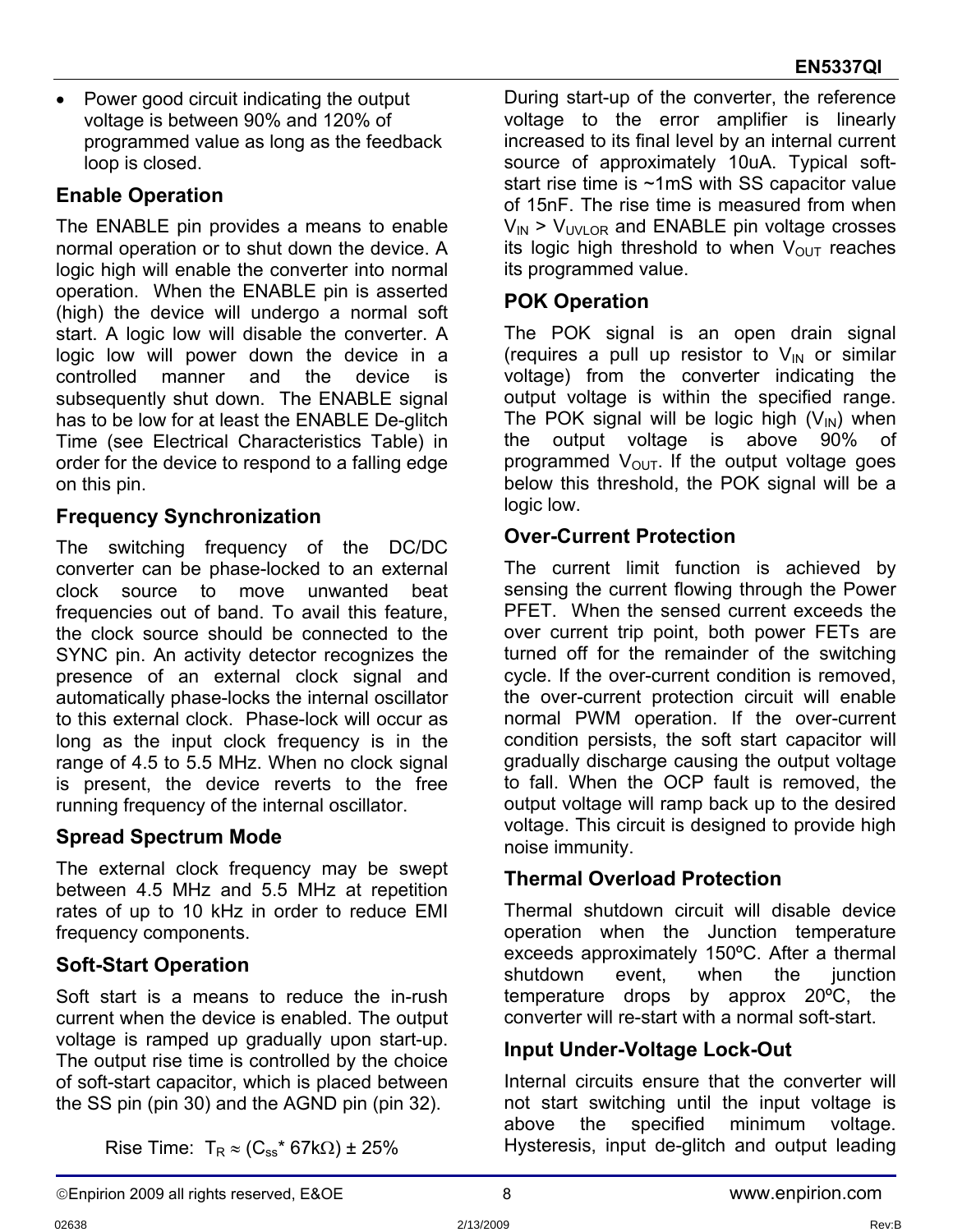edge blanking ensure high noise immunity and prevent false UVLO triggers.

#### **Compensation**

The EN5337QI uses a type 3 compensation network. As noted earlier, a piece of the compensation network is the phase lead capacitor CA in Figure 5. This network is optimized for use with about 50μF of output

## Application Information

The EN5337QI output voltage is programmed using a simple resistor divider network. Figure 5 shows the resistor divider configuration.



#### **Figure 5: VOUT Resistor Divider and Compensation Network**

#### **Input Capacitor Selection**

The EN5337QI requires between 10uF and 20uF of input capacitance. Low-cost, low-ESR ceramic capacitors should be used as input capacitors for this converter. The dielectric must be X5R or X7R rated. Y5V or equivalent dielectric formulations must not be used as these lose too much capacitance with frequency, temperature and bias voltage. In some applications, lower value capacitors are needed in parallel with the larger, capacitors in order to provide high frequency decoupling.

#### **Recommended Input Capacitors**

| <b>Description</b>                   | <b>MFG</b>  | P/N                |
|--------------------------------------|-------------|--------------------|
| 10uF, 10V, 10%                       | Murata      | GRM31CR71A106KA01L |
| X7R, 1206<br>(1-2 capacitors needed) | Taiyo Yuden | LMK316B7106KL-T    |
| 22uF, 10V, 20%<br>X5R, 1206          | Murata      | GRM31CR61A226ME19L |
| (1 capacitor needed)                 | Taiyo Yuden | LMK316BJ226ML-T    |

capacitance and will provide wide loop bandwidth and excellent transient performance for most applications. Voltage mode operation provides high noise immunity at light load.

In some applications modifications to the compensation may be required. For more information, contact Enpirion Applications Engineering support.

#### **Output Capacitor Selection**

The EN5337QI has been optimized for use with approximately 50μF of output capacitance. Low ESR ceramic capacitors are required with X5R or X7R rated dielectric formulation. Y5V or equivalent dielectric formulations must not be used as these lose too much capacitance with frequency, temperature and bias voltage.

Output ripple voltage is determined by the aggregate output capacitor impedance. Output impedance, denoted as Z, is comprised of effective series resistance, ESR, and effective series inductance, ESL:

$$
Z = ESR + ESL
$$

Placing output capacitors in parallel reduces the impedance and will hence result in lower ripple voltage.

$$
\frac{1}{Z_{\text{Total}}} = \frac{1}{Z_1} + \frac{1}{Z_2} + \dots + \frac{1}{Z_n}
$$

## **Typical Ripple Voltages**

| <b>Output Capacitor</b><br>Configuration | Typical Output Ripple (mVp-p)<br>(as measured on EN5335QI<br><b>Evaluation Board)</b> |
|------------------------------------------|---------------------------------------------------------------------------------------|
| 1 x 47 uF                                | 30                                                                                    |
| $47 \text{ uF} + 10 \text{ uF}$          | 15                                                                                    |

#### **Recommended Output Capacitors**

| <b>Description</b>                                    | <b>MFG</b>  | P/N                |
|-------------------------------------------------------|-------------|--------------------|
| 47uF, 6.3V, 20%<br><b>XSR. 1206</b>                   | Murata      | GRM31CR60J476ME19L |
| (1 capacitor needed)                                  | Taiyo Yuden | JMK212BJ476ML-T    |
| 10uF, 6.3V, 10%<br>X5R, 0805                          | Murata      | GRM21BR60J106KE19L |
| (Optional 1 capacitor in<br>parallel with 47uF above) | Taiyo Yuden | JMK212BJ106KG-T    |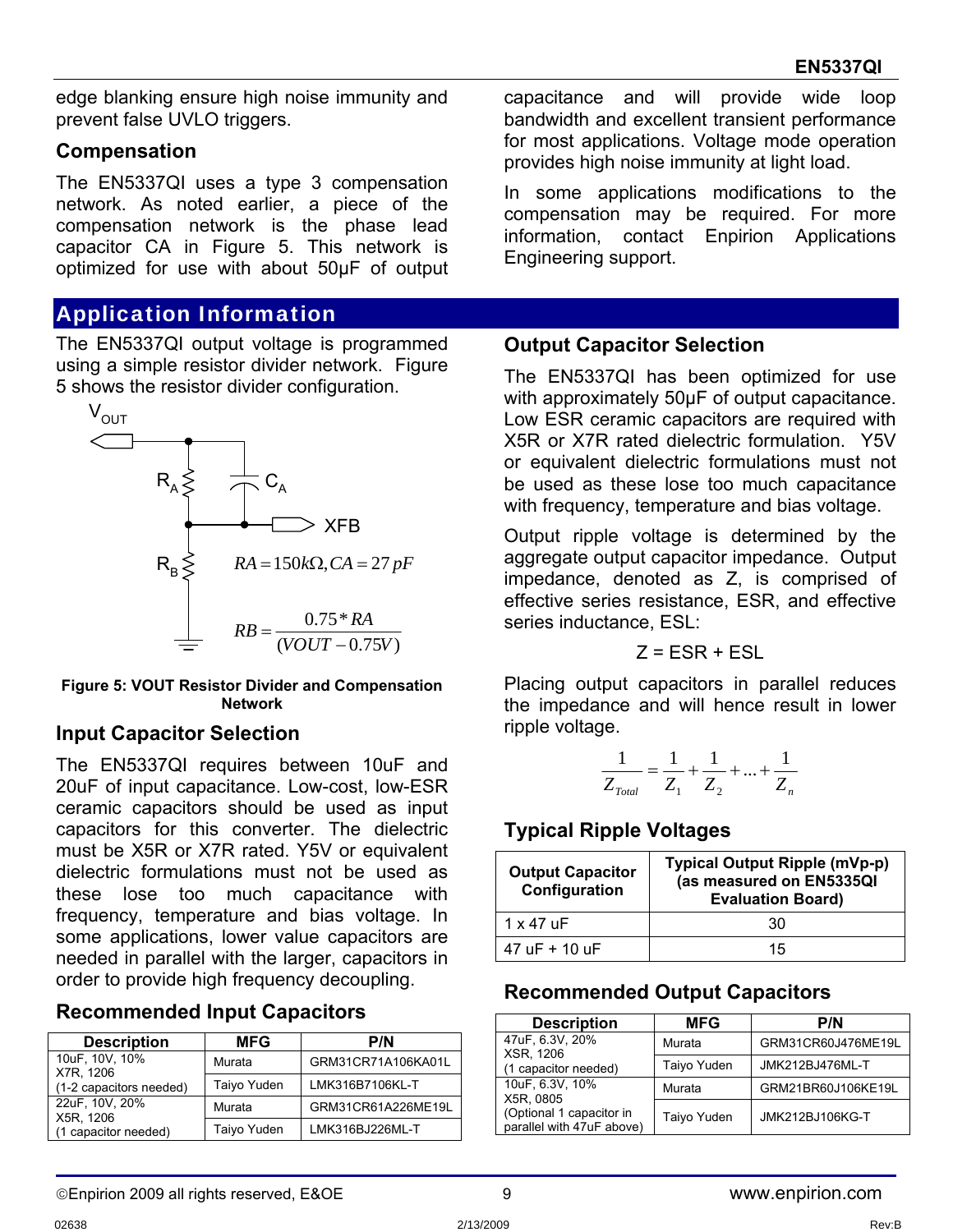## Thermal Considerations

The Enpirion EN5337QI DC-DC converter is packaged in a 7x4x1.85mm 38-pin QFN package. The QFN package is constructed with copper lead frames that have exposed thermal pads. The recommended maximum junction temperature for continuous operation is 125°C. Continuous operation above 125°C will reduce long-term reliability. The device has a thermal overload protection circuit designed to shut it off at an approximate junction temperature value of 150°C.

The silicon is mounted on a copper thermal pad that is exposed at the bottom of the package. The thermal resistance from the silicon to the exposed thermal pad is very low. In order to take advantage of this low resistance, the exposed thermal pad on the package should be soldered directly on to a copper ground pad on the printed circuit board (PCB). The PCB then acts as a heat sink. In order for the PCB to be an effective heat sink, the device thermal pad should be coupled to copper ground planes or special heat sink structures designed into the PCB (refer to the recommendations at the end of this note).

The junction temperature,  $T_{J}$ , is calculated from the ambient temperature,  $T_A$ , the device power dissipation, PD, and the device junction-toambient thermal resistance,  $\theta_{JA}$  in °C/W, as follows:

$$
T_{J} = T_{A} + (P_{D})(\theta_{JA})
$$

The junction temperature,  $T_{\text{J}}$ , can also be expressed in terms of the device case temperature,  $T_c$ , and the device junction-tocase thermal resistance,  $\theta_{\text{JC}}$  in °C/W, as follows:

$$
T_J = T_C + (P_D)(\theta_{JC})
$$

The device case temperature,  $T_c$ , is the temperature at the center of the exposed thermal pad at the bottom of the package.

The device junction-to-ambient and junction-tocase thermal resistances,  $\theta_{JA}$  and  $\theta_{JC}$ , are shown in the Thermal Characteristics table on page 3. The  $\theta_{\text{JC}}$  is a function of the device and the 38-pin QFN package design. The  $\theta_{JA}$  is a function of  $\theta_{\text{JC}}$  and the user's system design parameters that include the thermal effectiveness of the customer PCB and airflow.

The  $\theta_{JA}$  value shown in the Thermal Characteristics table on page 3 is for free convection with the device heat sunk (through the thermal pad) to a copper plated four-layer PC board with a full ground and a full power plane following JEDEC EIJ/JESD 51 Standards. The  $\theta_{JA}$  can be reduced with the use of forced air convection. Because of the strong dependence on the thermal effectiveness of the PCB and the system design, the actual  $\theta_{JA}$  value will be a function of the specific application.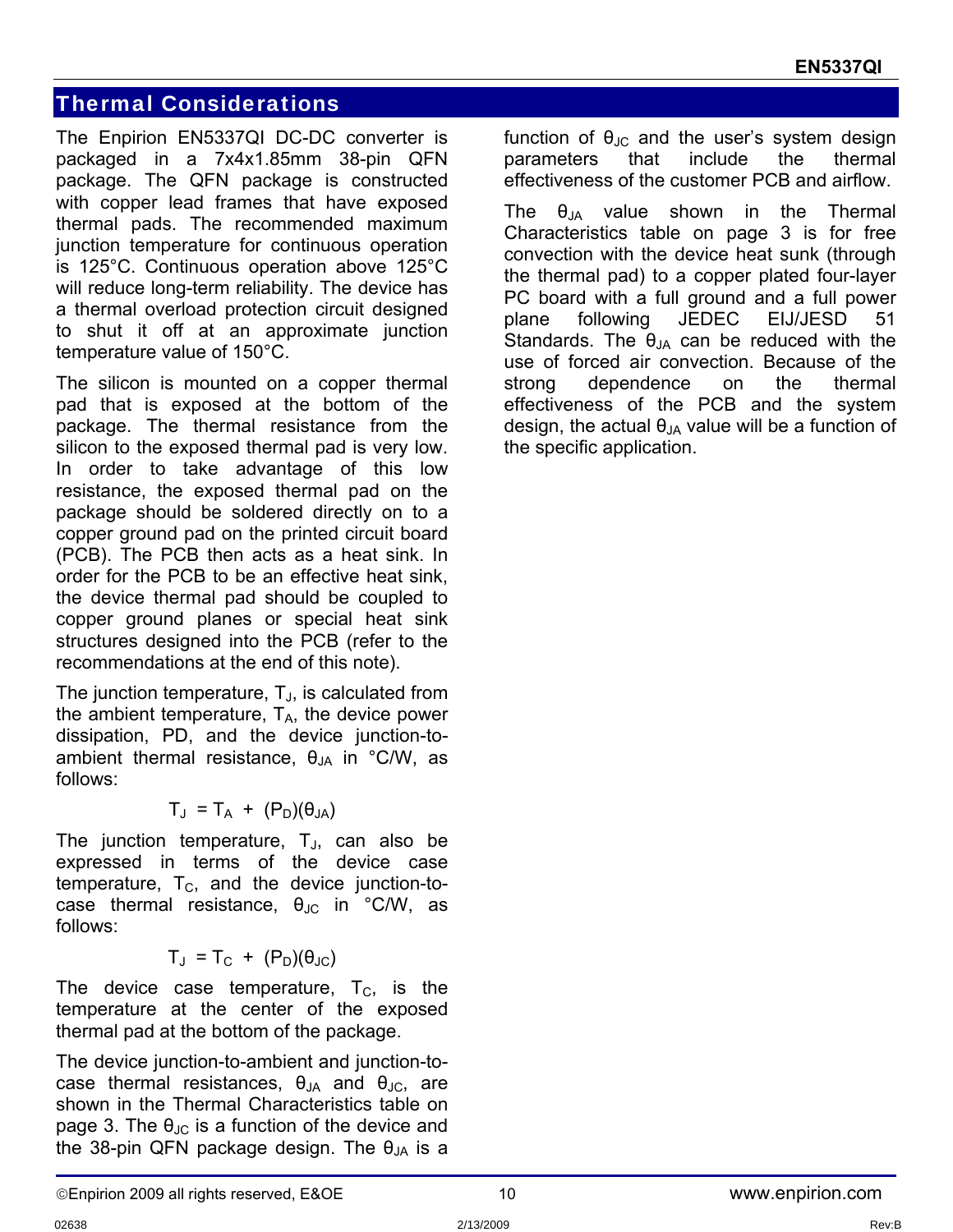#### Design Considerations

#### **Exposed Metal on Bottom of Package**

Lead frames offers many advantages in thermal performance, in reduced electrical lead resistance, and in overall foot print. However, they do require some special considerations.

In the assembly process lead frame construction requires that, for mechanical support, some of the lead-frame cantilevers be exposed at the point where wire-bond or internal passives are attached. This results in

several small pads being exposed on the bottom of the package.

Only the large thermal pad and the perimeter pads are to be mechanically or electrically connected to the PC board. The PCB top layer under the EN5337QI should be clear of any metal except for the large thermal pad. The "grayed-out" area in Figure 6 represents the area that should be clear of any metal (traces, vias, or planes), on the top layer of the PCB.



**Figure 6: Lead-Frame Exposed Metal. Grey area highlights exposed metal below which there should not be any metal (traces, vias, or planes) on the top layer of PCB.** 

#### Recommended PCB Footprint



**Figure 7: EN5337QI Package PCB Footprint**